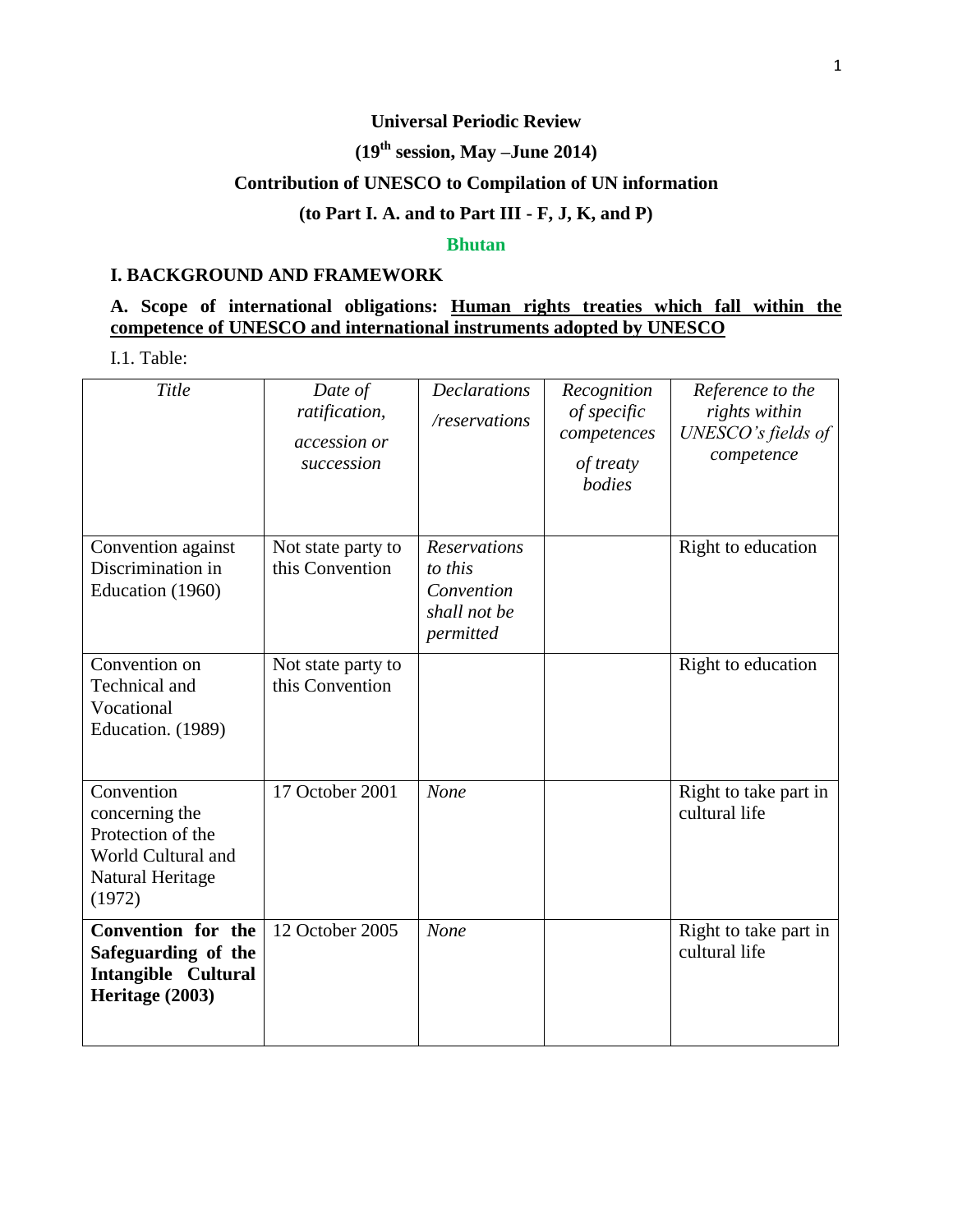| Convention on the     | N/A | N/A | N/A | Right to take part in |
|-----------------------|-----|-----|-----|-----------------------|
| Protection and        |     |     |     | cultural life         |
| Promotion of the      |     |     |     |                       |
| Diversity of Cultural |     |     |     |                       |
| Expressions (2005)    |     |     |     |                       |
|                       |     |     |     |                       |
|                       |     |     |     |                       |

## **Equality and non-discrimination**

Gender equality, empowerment and protection of women and children

2. As part of its commitment to addressing emerging challenges, the Royal Government of Bhutan's (RGoB) 11th Five Year Plan (FYP) gives prominence to the needs of women and children. The increased emphasis placed on gender and protection in the 11th FYP, is a reflection of the RGoB's responsiveness to these emerging challenges. Gender equality and the empowerment of women is strongly positioned under the Good Governance Pillar of Bhutan's Gross National Happiness (GNH) approach to development. Specifically, the RGOB's goal is to create a "gender friendly environment for women's participation and leadership" (NKRA 14). In targeting the needs of vulnerable groups (NKRA 5), the RGoB has highlighted the need to ensure that children's right to protection is enhanced as a primary strategy towards addressing the vulnerability of children. The 11th FYP also reinforces the importance of addressing gendered dimensions of vulnerability through the prevention and elimination of gender based violence.

3. In terms of gender equality and the empowerment of women, the 11th FYP will address visible gender gaps in the areas of education—tertiary and vocational levels—employment, political representation, and violence against women. Bhutan has made notable progress towards ensuring gender equality in education. The country is on track in terms of enrolment in primary school and there is no gender disparity at the national level. At the secondary level, girls make up more than half the total enrolment. Overall, enrolment of girls in tertiary education is much lower than that of boys with 2 girls for every 5 boys enrolled at tertiary level.

4. In the areas of women's participation in politics and decision-making and economic empowerment, the picture is mixed. Women continue to be under-represented in Parliament (14%), civil service (5% at the executive level), and local government (7% elected positions). Bhutan's overall labour force participation rate in 2012 was 63.2%, which has increased over the years especially for women.

5. More women than men (123,054 vs. 74,612) work in the agriculture sector and a higher proportion of the women employed (38% compared to 24% for men) are engaged in agricultural farming. Women remain under-represented as regular paid employees (13% of female workers compared to 24% of male workers). 71% of workers in Bhutan, particularly agricultural workers which are mostly female, are considered to be engaged in 'vulnerable employment' characterized by informal working arrangements, lack of adequate social protection, low pay and difficult working conditions. However, more information is needed to get a better understanding of 'vulnerable employment' in the Bhutanese context as at present, data and evidences on their working condition are lacking."

6. Nearly one in four (24%) of ever married women (aged 15 to 49) had reported experiencing some form of domestic violence from their husbands particularly those that belong to poor households and with no formal education – a phenomenon common in the rural areas. At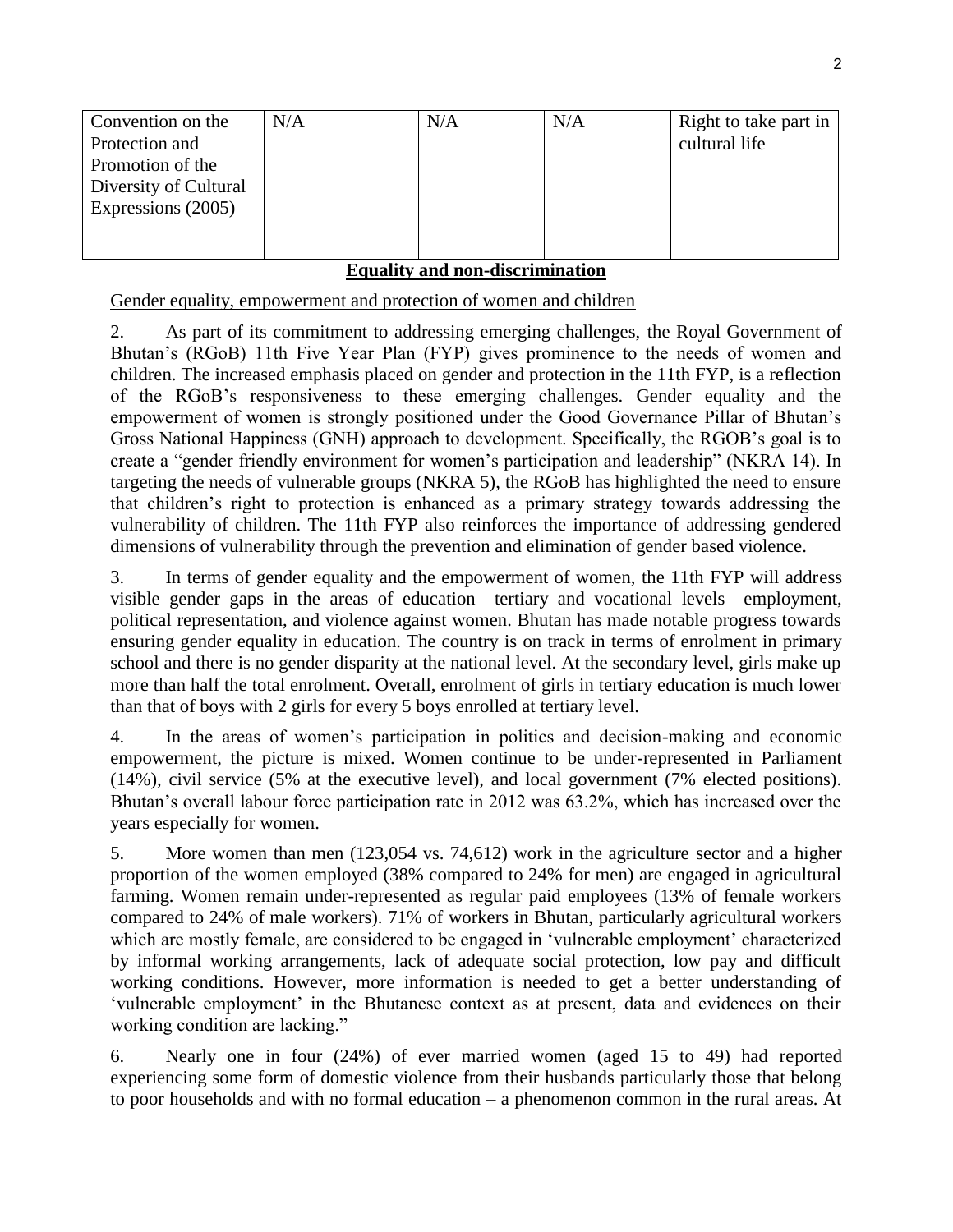the same time, 68% of women in Bhutan reported an accepting attitude towards domestic violence. Bhutan has drafted a Domestic Violence Prevention Bill which is pending enactment by the Parliament and will provide a clear entry point for the UN system during the next cycle.

7. Although a newer priority for Government, significant progress has already been made to protect children in Bhutan. The passage of the Child Care and Protection Act 2011 was a landmark achievement and provides the framework for a comprehensive national child protection system and translates most provisions of the UN Convention on the Rights of the Child into national legislation. However a recent mapping and assessment of the child protection system highlighted a lack of services, limited awareness of children's right to protection among children, families and communities, and limited/ad hoc coordination and partnership mechanisms.

8. Several issues require increased attention through the national child protection system, including child marriage, child labour, and child trafficking, while certain children have been identified as vulnerable and in need of protection, including children in difficult circumstances, children in conflict with the law, child survivors and witnesses, children without adequate care, differently-abled children, and child monks and nuns. A National Plan of Action for Child Protection has been elaborated to develop the national child protection system to address these challenges. While the architecture of a national child protection system is largely in place through enactment of the Child Care and Protection Act 2011, the strategic priority for child protection is to strengthen methods and capacities for identifying, preventing and responding to protection risks. This work will need to take account of the distinct vulnerabilities and needs of both boys and girls.

# **Advancement of rights and protection of women and children**

9. Although women's status is not solely determined by law, it is apparent that legislation (or the lack of it) can deter or accelerate the achievement of equality of women with men. Laws and policies are potent instruments by which women can be empowered. However, the RGOB has limited information on the extent to which national laws have contributed to the recognition, promotion, fulfilment and protection of the rights of women in Bhutan. The UN system will support interventions to repeal or amend discriminatory provisions of existing laws while advocating for the formulation of new legislations and policies that promote gender equality and women's empowerment. This work is fully anchored in the Constitution of Bhutan, the National Plan of Action for Gender (NPAG), and the provision of CEDAW.

10. Gender-based violence (GBV), particularly domestic violence, is a growing concern as shown by the Bhutan Multiple Indicator Survey (BMIS, 2010) and could be considered one of the country's pervasive social problems. An even greater challenge is the lack of concrete information on the prevalence and extent of GBV, including domestic violence and particularly violence against women (VAW) in the country. At the same time, social norms can sometimes undermine efforts to eliminate GBV; most cases go unreported due to a culture of silence and reluctance on the part of victims, including acknowledging the issue of spousal battery let alone reporting it to authorities. This is compounded by the limited ability of authorities to systematically collect relevant data.

11. The availability of timely and appropriate services and support—protection, legal aid and re-integration—and perhaps, more important, the lack of coordination mechanisms across government and other service providers remains significant challenges. This suggests a critical need for a comprehensive and systematic national response to prevent GBV, including VAW that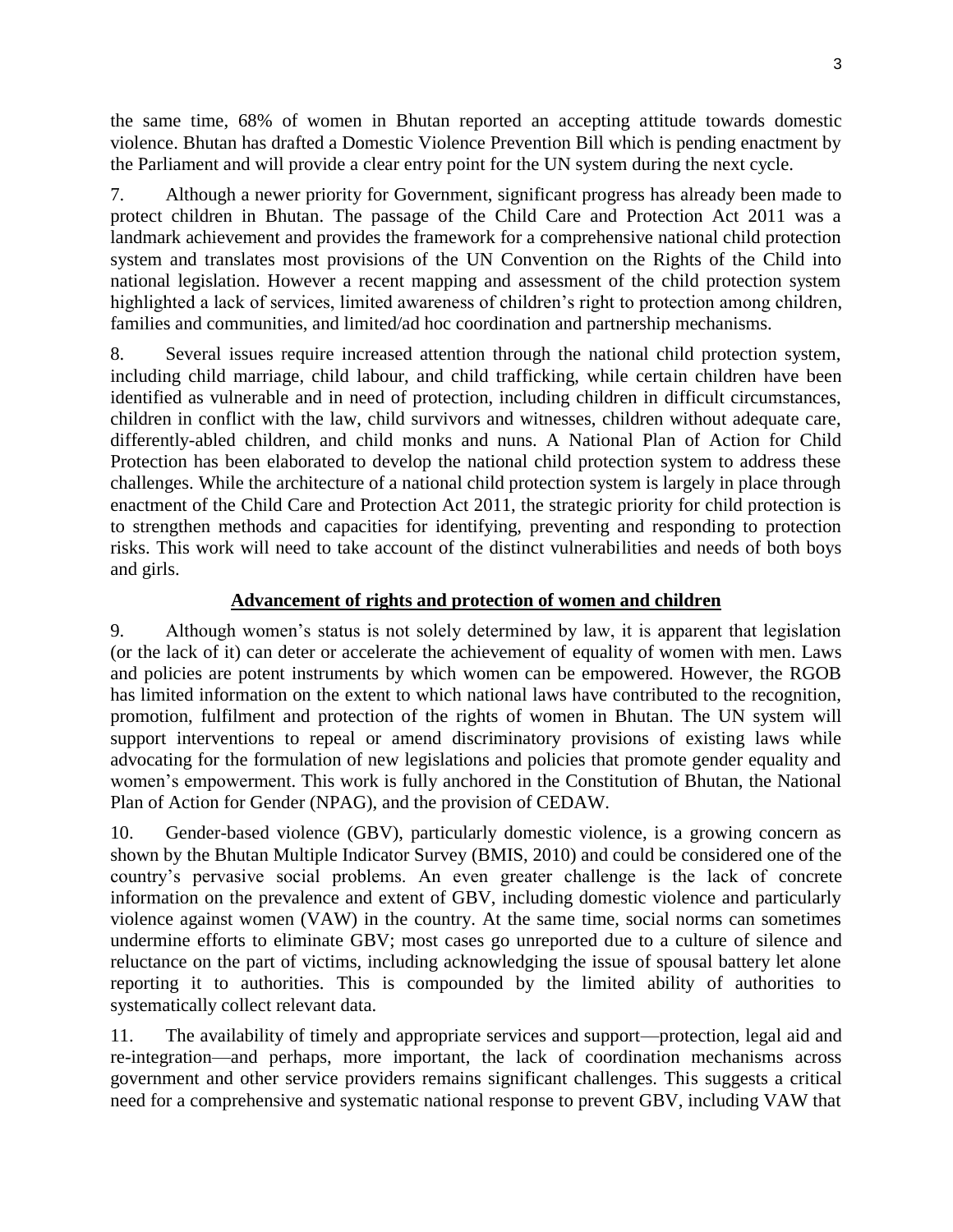brings together key service providers [duty bearers] in the police, judiciary, health and protection sectors on the one hand but also works at the community level.

## **Right to social security and to an adequate standard of living**

12. Essential Social Services: With the increasing cost of health and education services, Bhutan will need to ensure sufficient resources to safe guard the basic social service coverage and constitutional commitments to maintain free services for all citizens. Despite impressive progress over the last five years, the poverty rate in Bhutan is estimated to be around 23.2% and this is correlated to poor health outcomes, especially among women and children in rural areas. As a lower-middle income country, Bhutan is clearly at the cross road of an epidemiological transition, with an unfinished agenda of maternal and child mortality reduction, early signs of the rise of non-communicable diseases, and the longer term threat of the impact of climate change on health.

13. Health of Women and Children: Bhutan has made remarkable progress in improving the health of women and children over the last decade. Improving the quality of care is essential for further improvements in maternal, new-born and child health. The UN will give special emphasis to maternal and new-born health during the first 24 hours, reduction of under-five mortality due to pneumonia and diarrhoea, and improving child nutrition to address high rates of stunting. Bhutan has a relatively high adolescent birth rate and the reduction of early pregnancy is a key priority. Access remains an issue in rural areas, while young people may be hesitant to use existing reproductive and STI services. Bhutan has a very low prevalence of HIV, but needs to extend voluntary counselling and testing (VCT) and STI services.

## **Right to education**

### **Constitutional Framework:**

14. The Sovereign Kingdom of Bhutan is a Democratic Constitutional Monarchy. The Constitution (2008)<sup>1</sup> stipulates under **Article 9** on *Principles of State Policy*, **Paragraph 15** stipulates that:" "**The State shall endeavour to provide education** for the purpose of improving and increasing knowledge, values and skills of the entire population with education being directed towards the full development of the human personality." **Paragraph 16** adds that "**The State shall provide free education to all children of school going age up to tenth standard** and ensure that technical and professional education is made generally available and that higher education is equally accessible to all on the basis of merit" and **Paragraph 12** indicates that: "**The State shall endeavour to ensure the right to** work, **vocational guidance and training** and just and favourable conditions of work". According to **Article 7.15**: "**All persons are equal before the law** and are entitled to equal and effective protection of the law and shall not be discriminated against on the grounds of race, sex, language, religion, politics or other status". **Article 17** provides that "The State shall endeavour to take appropriate measures to eliminate all forms of discrimination and exploitation against women including trafficking, prostitution, abuse, violence, harassment and intimidation at work in both public and private spheres" and **Article 18** sets outs that "The State shall endeavour to take appropriate measures to ensure that children are protected against all forms of discrimination and exploitation including trafficking, prostitution, abuse, violence, degrading treatment and economic exploitation."

 $\overline{\phantom{a}}$ 

<sup>&</sup>lt;sup>1</sup> [www.constitution.bt](http://www.constitution.bt/) (Accessed on 7 July 2011)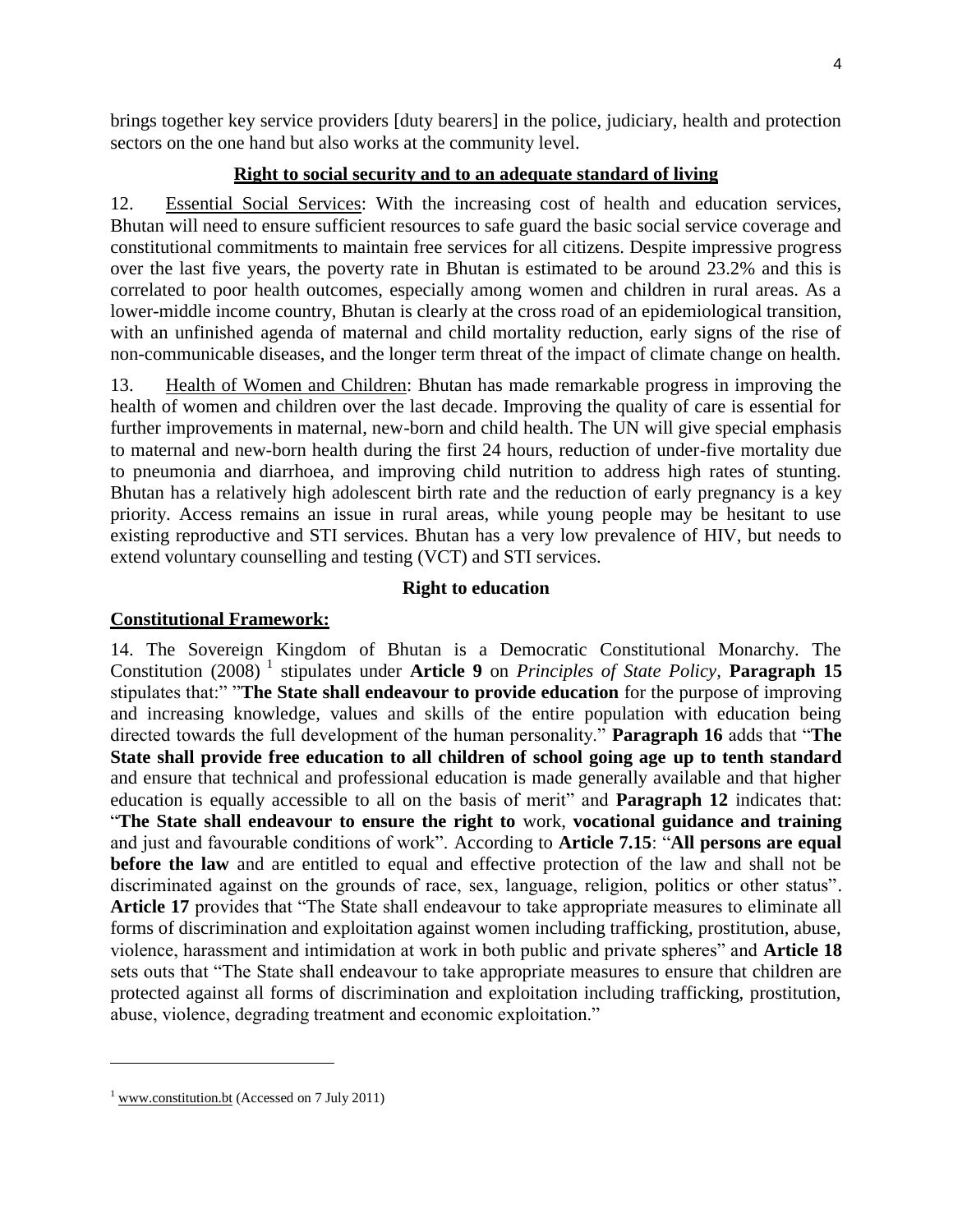#### **Legislative Framework:**

15. According to the National report of Bhutan for the 48th International Conference on Education in 2008**, Bhutan does not have an Education Act**. However at that time, within the Ministry of Education, work was underway on the development of a comprehensive Education Policy that would lead the way towards the development of an Education Act.<sup>2</sup>

16. Though Bhutan at the moment has no legal framework or an education act, the government has strong commitment to pursue universal basic education. Education is provided free to all the children even beyond basic level. More importantly, education is considered as one of the fundamental needs required to achieve Gross National Happiness the framework for the overall development of Bhutan<sup>3</sup>.

#### **Policy Framework:**

17. The **Education Sector Strategy: Realizing vision 2020<sup>4</sup>** is an articulation of the goals and processes for achieving Bhutan's aspirations in the education sector, as part of the wider development initiatives toward becoming a progressive sovereign nation enunciated in *Vision 2020*. *Vision 2020* provides a framework of development principles, which address Bhutan's unique needs and priorities for attaining its underpinning development objective of Gross National Happiness.<sup>5</sup>

18. The Education Sector Strategy paper will serve as a map to guide policies and plans towards the 2020 Vision. It will highlight main obstacles and lay out strategic options using the available research and the experience of other countries, yet recognising Bhutan's unique context. The strategy will also delineate the main activities that will be taken up immediately for implementation during the 9th Five-Year Plan (2002-2007).

19. The **Tenth Five Year Plan (2007-2012)** was launched. In the Guidelines of the Plan, Education is one of the overall policy objectives and targets for sectors and it is stated that "Education is recognized both as a basic right and as a prerequisite for achieving the wider social, cultural and economic goals. The overall focus of education sector during the Plan shall be to improve the quality, relevance and coverage of education."

20. The **Tertiary Education Policy of the Kingdom of Bhutan, 2010**<sup>6</sup> has been developed in accordance with Article 9, Paragraphs 15 and 16 of the Constitution of the Kingdom of Bhutan.

"Education Sector Overview", Bhutan, Education System Profiles, UNESCO Bangkok,

<http://www.unescobkk.org/education/resources/education-system-profiles/bhutan/education-sector-overview/> <sup>4</sup> <http://planipolis.iiep.unesco.org/upload/Bhutan/Bhutan%20Education%20Sector%20Strategy%20Vision%202020.pdf>

 $\overline{\phantom{a}}$ 

 $^2$  The Development of education: national report of Bhutan for the 48th International Conference on Education; Geneva; 2008, [http://www.ibe.unesco.org/National\\_Reports/ICE\\_2008/bhutan\\_NR08.pdf](http://www.ibe.unesco.org/National_Reports/ICE_2008/bhutan_NR08.pdf)<br><sup>3 "</sup>Education Sector Querricu", Phytan\_Education System Profiles\_UNES

<sup>(</sup>Accessed 27/07/12)

 $<sup>5</sup>$  The Gross National Happiness is an indicator that measures quality of life or social progress in more holistic and psychological</sup> terms than gross domestic product (GDP) It is based on nine criterias: Economic Wellness, Environmental Wellness, Physical Wellness, Mental Wellness, Social Wellness, Political Wellness, Education Wellness, Time Wellness, Cultural Wellness  $^6$  [http://planipolis.iiep.unesco.org/upload/Bhutan/Bhutan\\_Tertiary\\_education\\_policy\\_2010.pdf](http://planipolis.iiep.unesco.org/upload/Bhutan/Bhutan_Tertiary_education_policy_2010.pdf) (Accessed 27/07/12)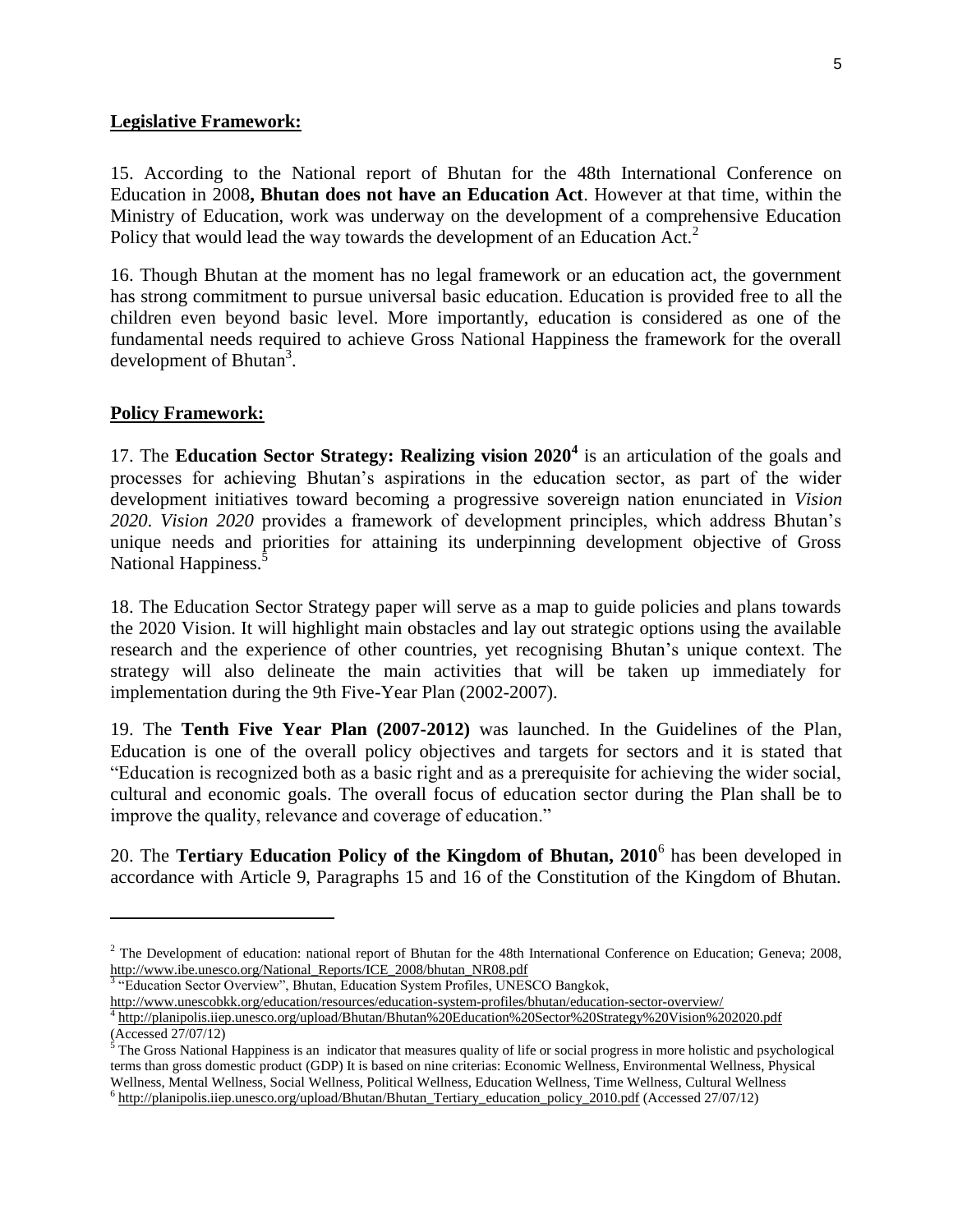In accordance with these Constitutional provisions, the State is understood to have the overall responsibility for supporting a robust tertiary education in Bhutan. Therefore, institutions and programmes of tertiary education must be designed to satisfy the needs for leadership, not just the professional requirements of the intermediate and more distant future. Tertiary education institutions will be characterized by a continuous process of recreation. According to the Policy, the content of their curricula and the structures of their organization can never be set once and for all; they, like Bhutan itself, must evolve and change, never losing sight of some fundamental founding principles.

21. In addition, according to the Policy, **a Tertiary Education Act** shall set out criteria for the establishment of universities, colleges, and institutes. It shall provide for the protection of the titles ("university," "college," and "institute") and awards. It shall set out the powers of the Tertiary Education Board, the Bhutan Accreditation Council, and the Registrar for the Tertiary Education and their roles and responsibilities and such other professional bodies and positions in the governance, interpretation and operational processes of the tertiary education system in Bhutan.

## **Inclusive Education**

22. Policies aimed at overcoming gender disparities are most likely to succeed when they are part of an integrated strategy. Bhutan has achieved deep cuts in the number of children out of school, and dropout rates have declined more rapidly for girls than boys: 95% of girls starting primary school in 2008 were expected to reach the final grade. The country's success can be traced to a multipronged attack on gender disparity through a range of programmes, such as **classroom construction** and **teacher redeployment** which have brought schools closer to communities. The establishment of **community primary schools in remote areas** has been particularly important, as more parents are willing to send girls to school when classrooms are closer to home. Infrastructure investment has been backed by targeted **school health and nutrition programmes** and the **expansion of non-formal education**. The number of learners in non-formal centres tripled from 2000 to 2006, with 70% of participants being young women.<sup>7</sup>

#### **Cooperation:**

 $\overline{\phantom{a}}$ 

23. Bhutan is not party to the 1960 UNESCO Convention against Discrimination in Education (CADE). It did not report on the measures taken for the implementation of the 1960 UNESCO Recommendation against Discrimination in Education within the framework of the:

- Sixth Consultation of Member States (covering the period 1994-1999).
- Seventh Consultation of Member States (covering the period 2000-2005).
- Eighth Consultation of Member States (covering the period 2006-2011).

24. Bhutan did not report within the framework of the Fourth Consultation of Member States the measures taken for the implementation of the 1974 UNESCO Recommendation concerning Education for International Understanding, Co-operation and Peace and Education relating to Human Rights and Fundamental Freedoms (covering the period 2005-2008). It has not yet

<sup>7</sup> EFA Global Monitoring Report 2011, p. 74,<http://unesdoc.unesco.org/images/0019/001907/190743e.pdf>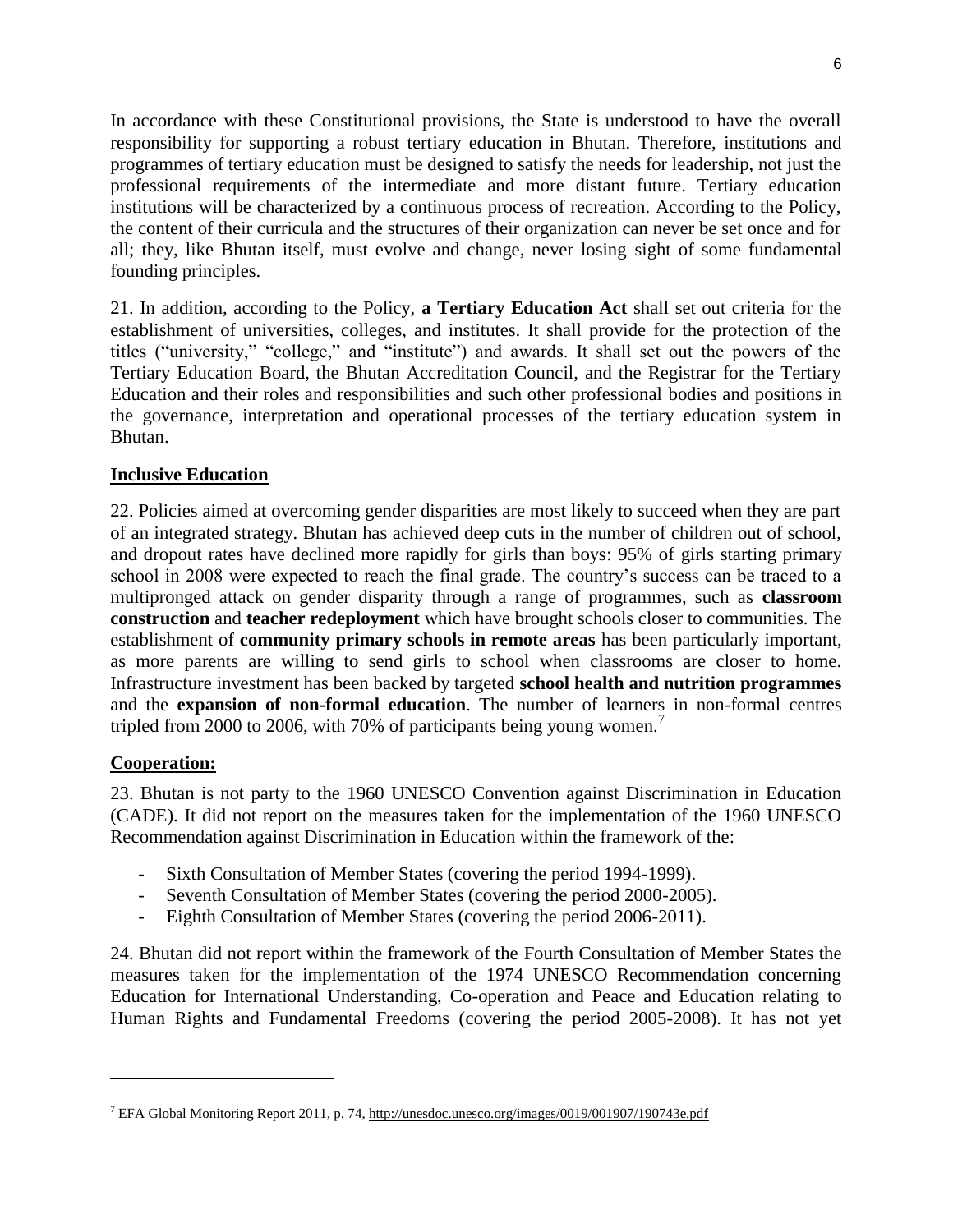reported within the framework of the Fifth Consultation of Member States the measures taken for the implementation of the 1974 Recommendation (covering the period 2009-2012).

25. Bhutan reported within the framework of the Second Consultation (2011) on the measures taken for the implementation of the 1976 Recommendation on the Development of Adult Education. However, it did not report for the First Consultation (1993).

26. Bhutan is not party to 1989 UNESCO's Convention on Technical and Vocational Education.

### **Cultural rights**

### Freedom of creative activity, artistic freedoms, right to conduct cultural practices – cultural heritage practice

#### Normative Framework: constitutional and legislative frameworks:

27. Bhutan's Constitution in its Article 4 stipulates the obligation of the State to preserve, protect and promote the cultural heritage of Bhutan including the protection of the monuments and the cultural life of citizens. Protection of heritage and respect of traditional cultures constitutes one of the four pillars of *Gross National Happiness philosophy* of Bhutan along with economic development, social inclusion and environment protection. It is therefore considered essential for the people's well-being.

#### Institutional Framework:

28. The mandate to protect and promote cultural heritage largely falls under the Department of Culture, Ministry of Home and Cultural Affairs – while certain components, namely traditional arts and culture fall under the Ministry of Industry and traditional medicine or under the Ministry of Health.

#### Policy measures:

29. In support of arts and heritage, government subsidizes certain forms of traditional culture. It includes support i) in each District, to traditional *tsetchu,* an important annual religious festival, ii) training and hiring of traditional folk singers and artists through the Royal Academy of Performing Arts and iii) vocational training of youth through School of Thirteen Arts. Beside these 'mainstream' heritage elements, experts report that there are a number of rural traditions, knowledge and skills that do not benefit from state protection and are in the course of disappearing. These include shamanism and various traditions pertaining to rural areas. Concerning the role of Culture in Education, science curriculum is largely based on Western (British) model and does not cover indigenous knowledge related to nature (farming, house making…). Under the Gross National Happiness principle, the education system has started to look into the incorporation of heritage in school curricula. However its status of implementation is to be assessed. No concrete support mechanism is available to support contemporary art and activities as these are not under the purview of the Department of Culture. UNESCO has been assisting since 2012 the drafting of National Archives Bill for the Department of Culture. In the draft, attention was devoted to ensuring respect of international intellectual property laws, privacy and the right of owners /custodians to maintain religious records in situ (even when the document may be of national importance to warrant deposit in National Archives). Bhutan policy shows willingness to ensure the protection and promotion of heritage thereby enriching the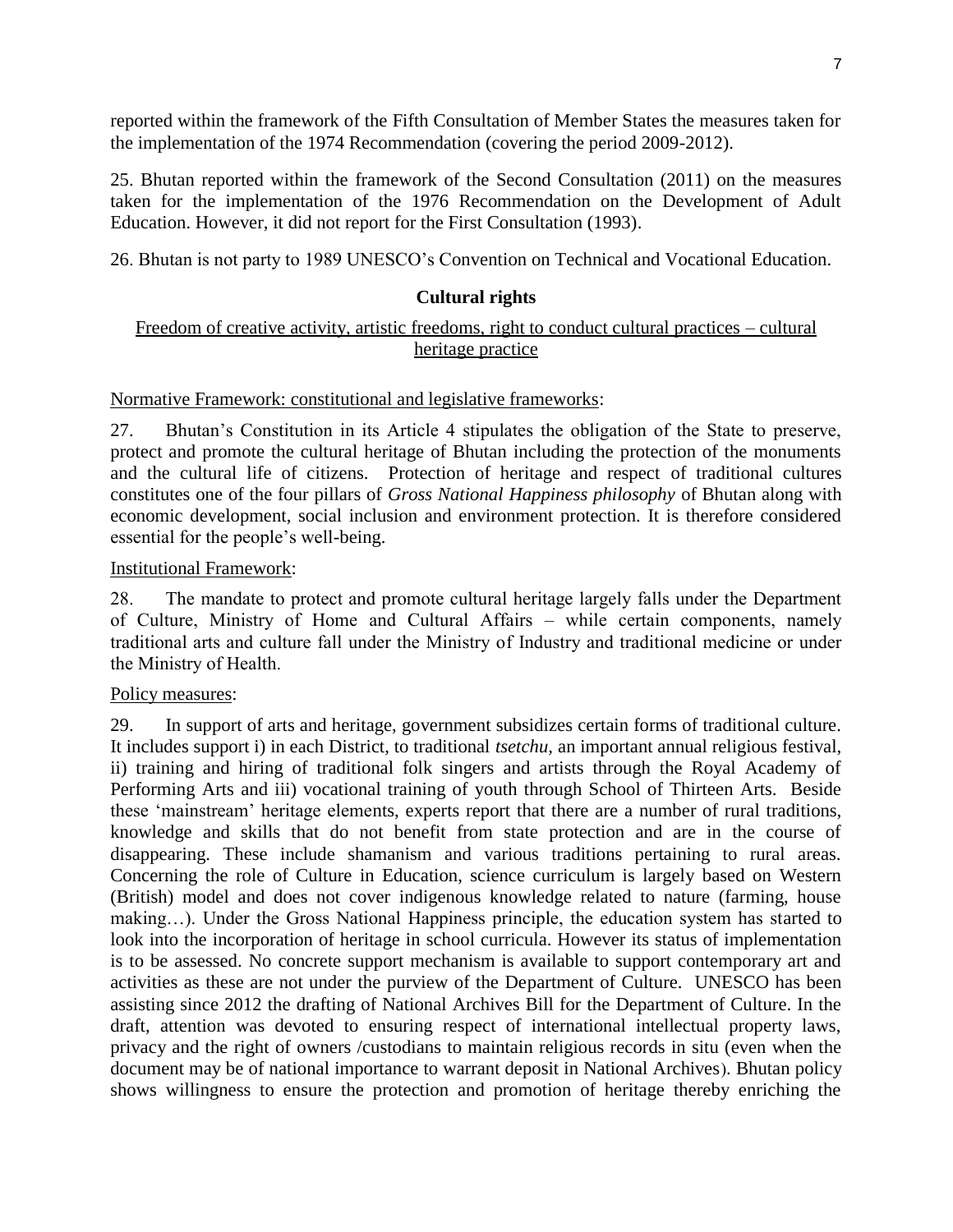cultural life of the people. However, actual implementation does not always follow or do not cater to large issues related to cultural rights and the participation in cultural life of people in general due to limited Governmental means.

# **Freedom of opinion and expression**

Achievements, best practices, challenges and constraints

Constitutional and Legislative Framework:

30. Freedoms of speech, opinion and expression are protected under Article 7 of Bhutanese Constitution (2008).

31. Defamation and libel are criminal offences under Articles 317 and 320 of Bhutan Penal Code.<sup>8</sup> Article 319 and 321 of the Penal Code stipulate that the offense of defamation and libel is a felony of the fourth degree and establishes also payment of a compensation for a minimum of one month and a maximum of three years to the aggrieved party calculated in accordance with a national wage rate. According to the penal code of Bhutan, a defendant convicted of a felony of the fourth degree shall be sentenced to a minimum of three years, and a maximum of five years imprisonment. The National Security Act (1992) also forbids criticism of the king and the political system.

32. Freedom of expression and of the press, as well as media diversity, continue to be limited in Bhutan despite some improvements in 2006. The Bhutan Information, Communications and Media Act, passed in July, is designed to regulate the information, communications, and media industries. Many observers have however expressed concern that the law, which is primarily concerned with technological specifics, licensing, and ownership, provides no specific protections for journalists and does not guarantee freedom of information, although it does contain general provisions for freedom of expression and of the press.

## Media Self-Regulation:

33. Media self-regulation mechanisms are yet to be developed in Bhutan.

## Safety of Journalists:

l

34. UNESCO recorded no killing of journalists in Bhutan between 2008 and 2012.

# **III. RECOMMENDATIONS**

# **Right to education**

35. Bhutan should be encouraged to ratify the 1960 UNESCO Convention against Discrimination in Education.

<sup>&</sup>lt;sup>8</sup> [http://www.nationalcouncil.bt/wp-content/uploads/2011/02/PCode\\_En\\_04.pdf](http://www.nationalcouncil.bt/wp-content/uploads/2011/02/PCode_En_04.pdf)